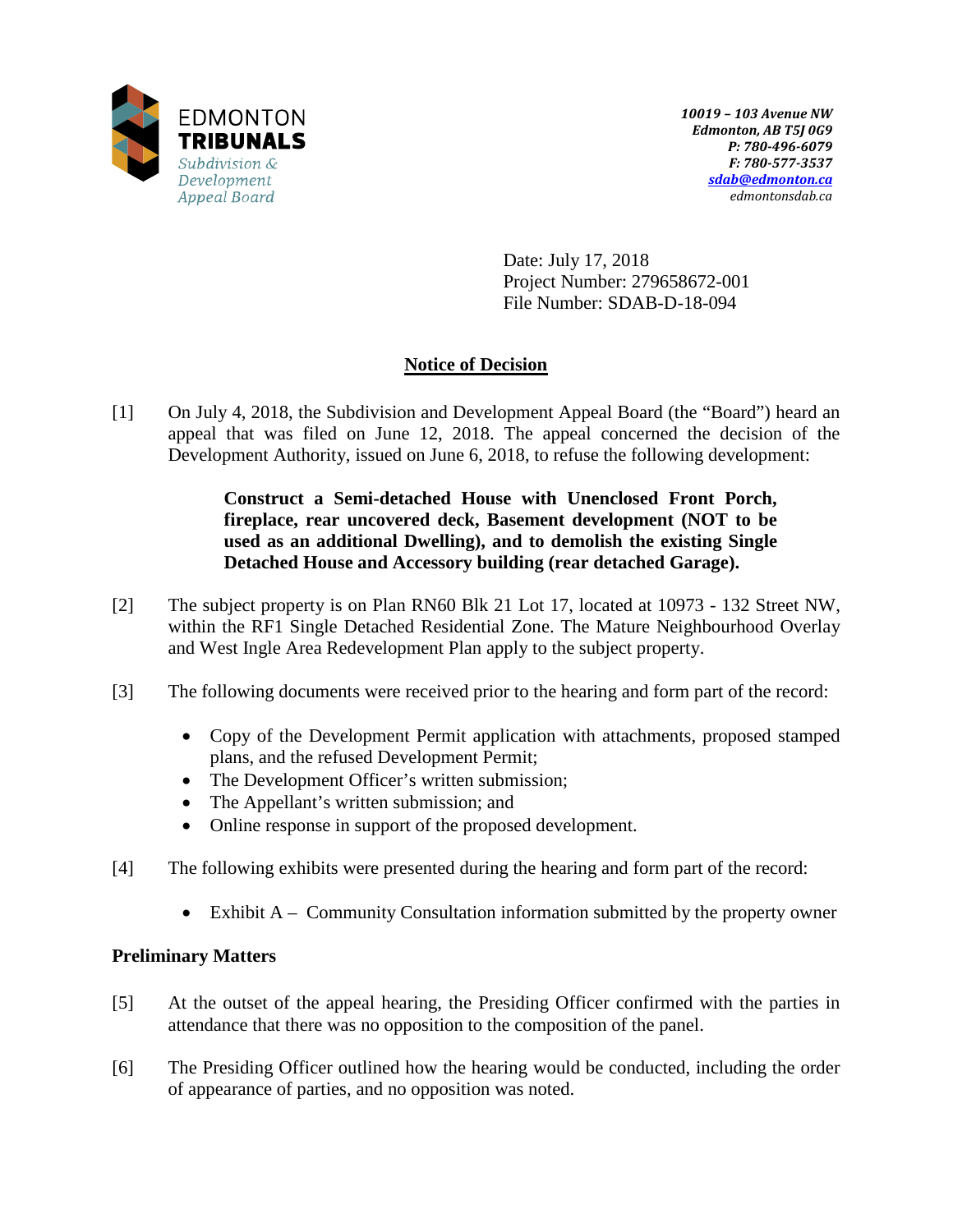[7] The appeal was filed on time, in accordance with Section 686 of the *Municipal Government Act*, RSA 2000, c M-26 (the "*Municipal Government Act*").

#### **Summary of Hearing**

- *i) Position of the Appellant, Ms. C. Park and Mr. S. Mielczarek., representing Swish Developments and the property owner, Mr. T. Myers:*
- [8] Mr. Mielczarek acknowledged that the Appellants are completely aware of the zoning of this site and the development regulations that applied. The decision was made by the property owner to develop a Semi-detached House rather than subdividing the lot and building two skinny houses because it was better suited to the needs of Mr. and Mrs. Myers. The owners plan to reside in one of the dwellings and their son will reside in the other.
- [9] Considerable and extensive efforts have been taken to ensure that the proposed exterior design is an appropriate addition to the street. The Semi-detached House is designed to appear as one large single family home that is characteristic of the historical architecture of Westmount.
- [10] The only reason for refusal was that the proposed Semi-detached House is located on an interior lot and therefore does not meet the locational requirements. Photographs were referenced to illustrate that Semi-detached Houses have been developed on other interior lots in this neighbourhood.
- [11] There is a large amount of redevelopment occurring in the community of Westmount, including new Single Detached Houses, Semi-detached Houses and skinny houses. This is one of the first new developments on this block.
- [12] A rendering of the proposed development was referenced to illustrate the treatments used on the front elevation to ensure that the development was in keeping with the historical architectural style of the neighbourhood and the appearance and massing of one large single family house.
- [13] The proposed Semi-detached House looks like a single dwelling rather than two dwellings with a common wall.
- [14] If this lot was subdivided into two lots and skinny houses were constructed, the parking requirement would be the same.
- [15] Mr. Mielczarek and Mr. Myers provided the following information in response to questions from the Board: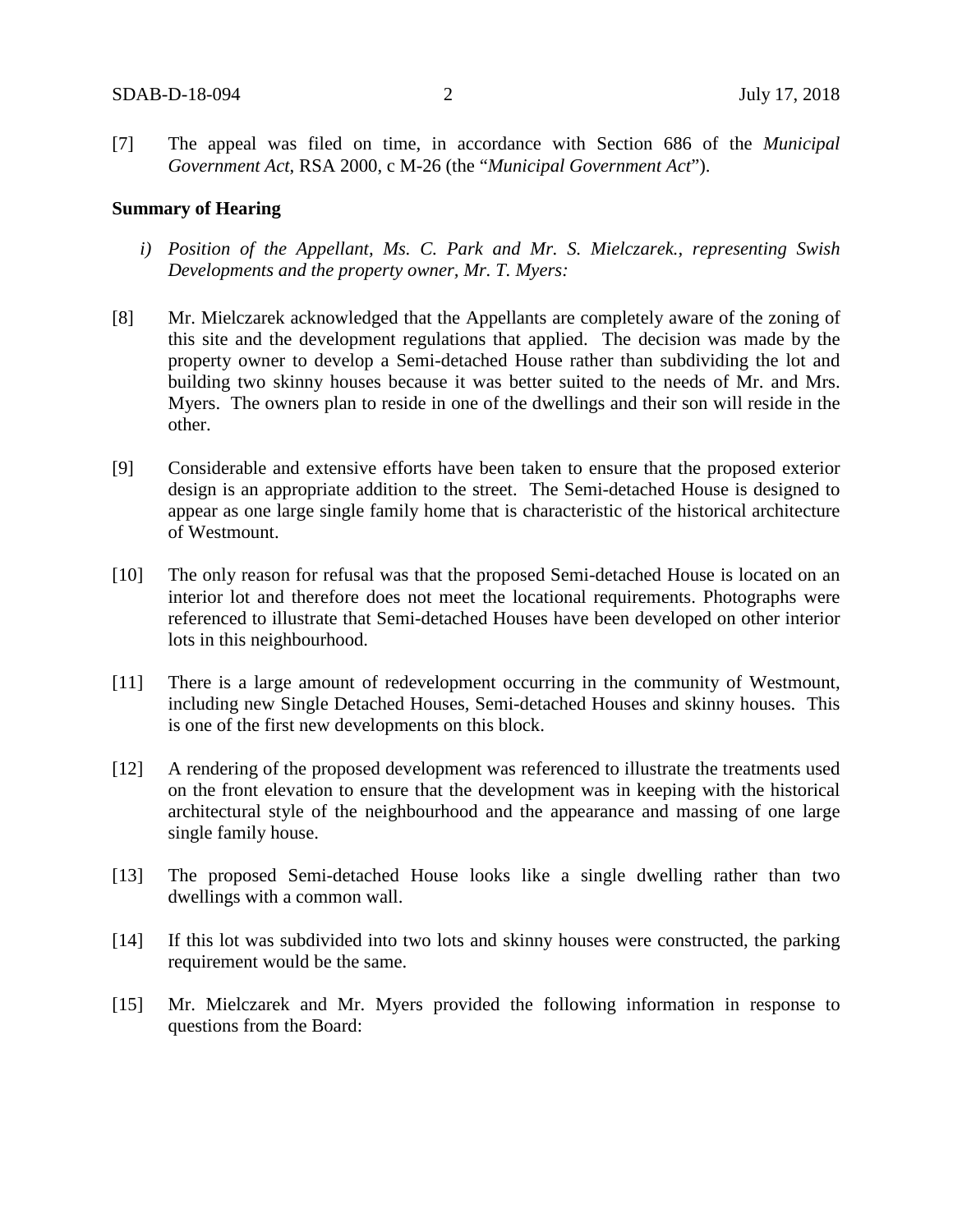- a) The property is currently a single title. Mr. and Mrs. Myers will live in one dwelling. Their son and his wife will live in the other dwelling and it is anticipated that they will purchase that dwelling at some point in the future.
- b) Mr. Myers estimated that at least 20 skinny houses have been developed in this neighbourhood.
- c) The Single Detached House that existed on this lot has been demolished.
- d) Two skinny houses have been built across the street from the subject site.
- e) The property owners have no intention of developing a basement suite and there are no separate entrances included on the proposed plans.
- f) Each dwelling unit will have a rear detached two-car garage. Rear detached garages are characteristic of this neighbourhood.
- g) The proposed development complies with all of the other development requirements for Semi-detached Housing.
- h) There are three new houses currently being constructed on this block.
- i) Mr. Myers, his wife and son visited all of the affected neighbours and circulated a handout, marked Exhibit A, to introduce their family and provide some information about the proposed development. Neighbours expressed appreciation for the personal contact and did not have any objection to the proposed development.
- j) The distinct choice was made to build a Semi-detached House rather than two skinny houses in order to be sensitive to the wishes of the neighbourhood.
- k) This development will allow Mr. and Mrs. Myers to maximize their quality of life by living in a good neighbourhood in close proximity to family.
- *ii) Position of the Development Officer, Mr. K. Yeung:*
- [16] The Development Authority did not appear at the hearing and the Board relied on Mr. Yeung's written submission.

## **Decision**

- [17] The appeal is **ALLOWED** and the decision of the Development Authority is **REVOKED**. The development is **GRANTED** as applied for to the Development Authority, subject to the following **CONDITIONS**:
	- 1. Within 14 days of the approval, prior to any construction activity, the Applicant must post on-site a development permit notification sign (Section 20.6.2).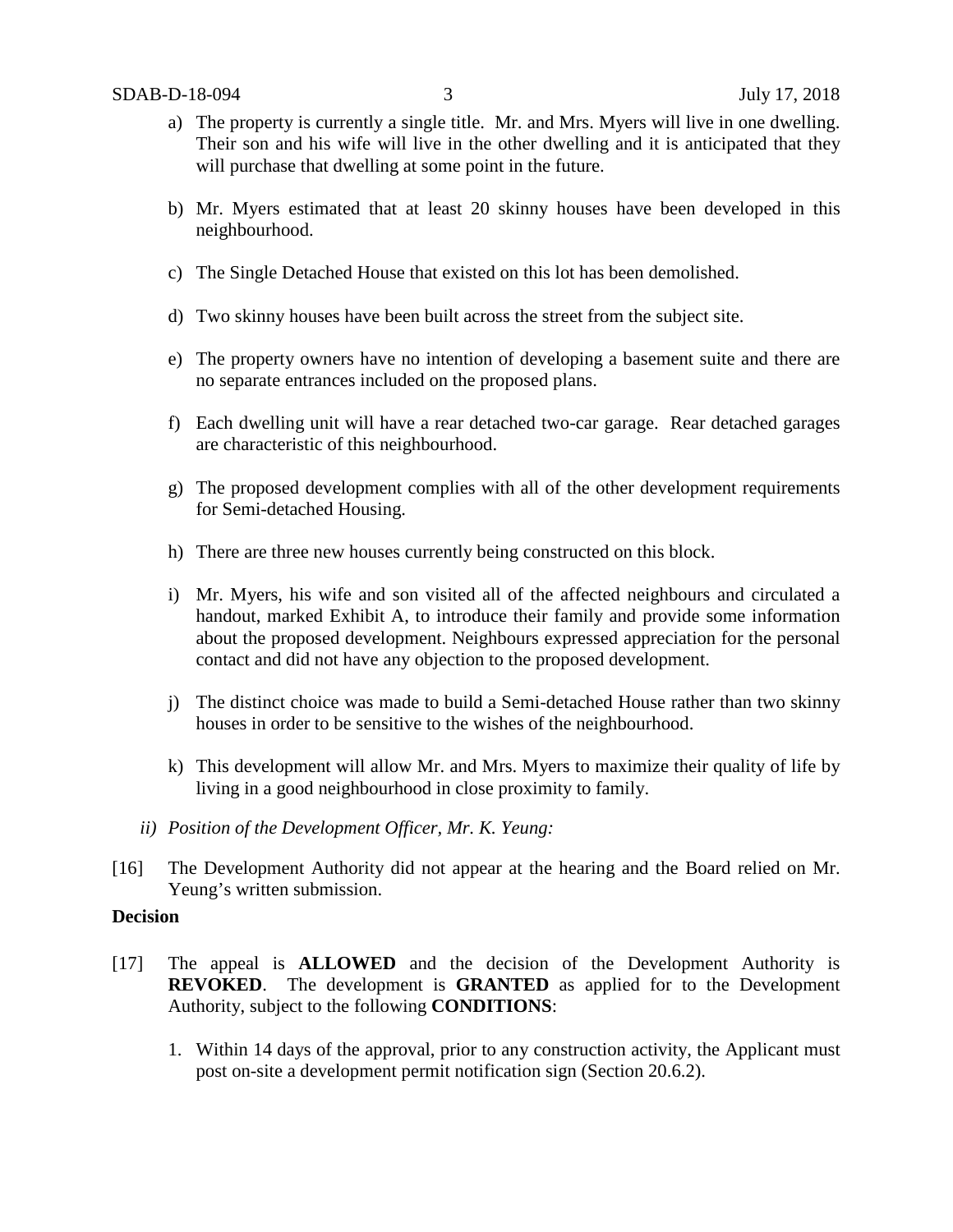- 2. Immediately upon demolition of the building, the site shall be cleared of all debris.
- 3. The development shall be constructed in accordance with the stamped and approved drawings.
- 4. The maximum Height shall not exceed 8.9 metres, in accordance with Section 814.3(5) and Section 52 of the *Edmonton Zoning Bylaw* 12800.
- 5. Platform Structures located within a Rear Yard or interior Side Yard, and greater than 1.0 metre above the finished ground level, excluding any artificial embankment, shall provide Privacy Screening to prevent visual intrusion into Abutting properties (Reference Section 814.3.9).
- 6. Semi-detached housing requires 1 parking space per dwelling; parking may be in tandem as defined in Section 6.1 (Reference Schedule 1 of Section 54.2).
- 7. Landscaping shall be installed and maintained in accordance with Section 55.

## ADVISEMENTS:

- 1. Any future deck development greater than 0.6 metres (2 feet) in height will require development and building permit approvals.
- 2. Any future deck enclosure or cover requires a separate development and building permit approval.
- 3. Any future basement development requires development and building permit approvals.
- 4. Note that Semi-detached Housing does not include Secondary Suite Use.
- 5. The driveway access must maintain a minimum clearance of 1.5 metres from the service pedestal and other surface utilities.
- 6. Lot grades must match the *Edmonton Drainage Bylaw 16200* and/or comply with the Engineered approved lot grading plans for the area. Contact Drainage Services at 780-496-5576 or [lot.grading@edmonton.ca](mailto:lot.grading@edmonton.ca) for lot grading inspection inquiries.
- 7. A Building Permit is required for any construction or change in use of a building. Please contact the 311 Call Centre for further information.
- [18] In granting the development, the following variance to the *Edmonton Zoning Bylaw* is allowed: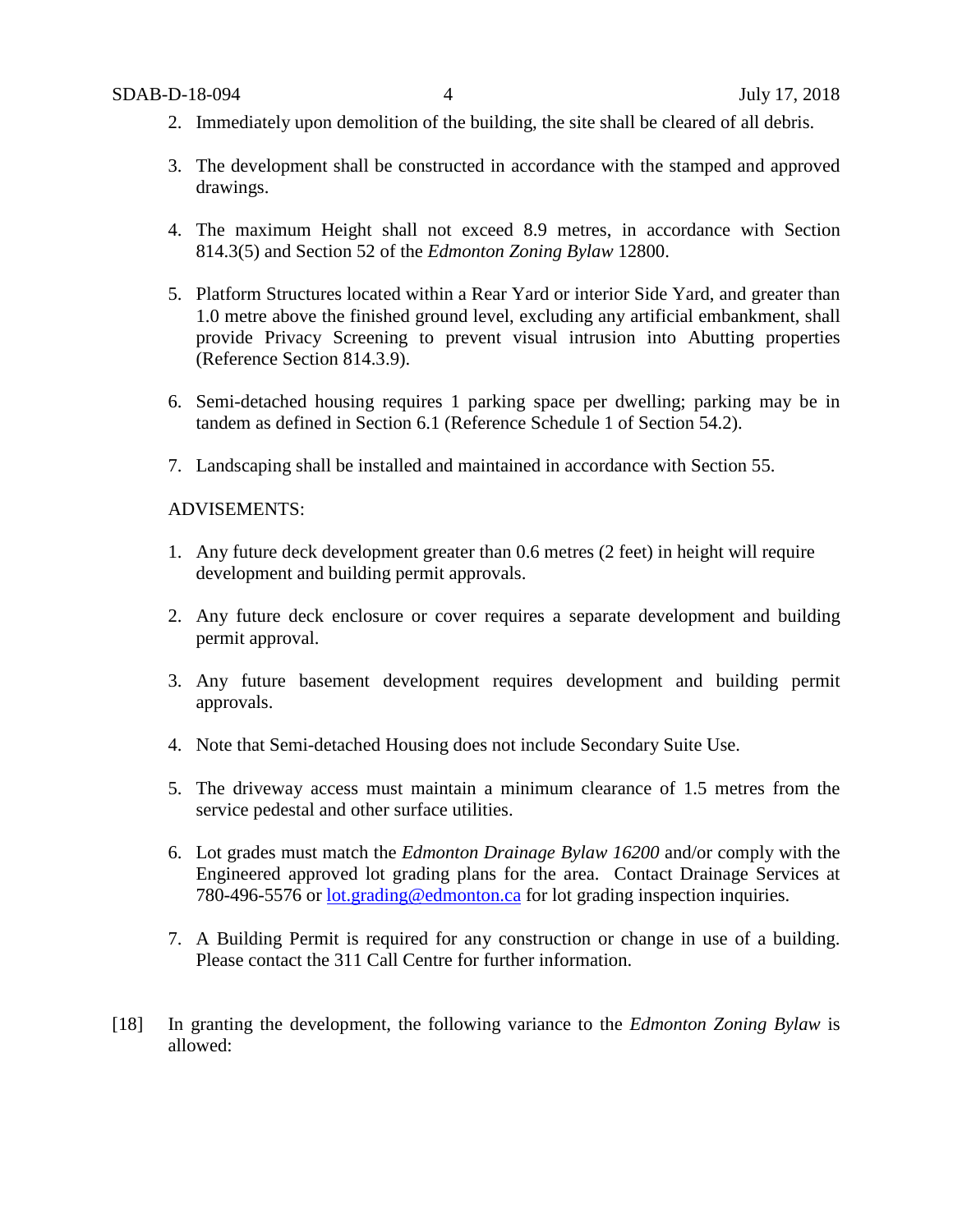1. The locational requirements as per Section 110.4(4) are waived to allow a Semidetached House at this location.

## **Reasons for Decision**

- [19] Semi-detached Housing is a Discretionary Use in the (RF1) Single Detached Residential Zone (the "*RF1 Zone*").
- [20] The proposed development complies with all of the development regulations of the RF1 Zone, including Height, maximum allowable Site Coverage, Front, Rear and Side Setbacks and parking. The only variance required is with respect to the locational criteria for Semi-detached Housing in Section 110.4(4) of the *Edmonton Zoning Bylaw,* which states:

Semi-detached Housing and Duplex Housing shall only be located

- a) On Corner Sites;
- b) On Sites abutting an arterial or service road;
- c) Where both Side Lot Lines abut existing Duplex or Semi-detached Housing; or
- d) Where a minimum of one Side Lot Line;
	- i. Abuts a Site where Row Housing, Apartment Housing, or a commercial Use is a Permitted Use, or
	- ii. Is not separated from a Site where Row Housing, Apartment Housing or a commercial Use is a Permitted Use by a public roadway, including a Lane, more than 10.0 metres wide.
- [21] The Development Officer in his written submission indicated that the intent of the locational criteria is to direct the majority of infill projects away from the interior lots to the edges of a neighbourhood in order to help minimize parking and traffic impacts on the interior of the neighbourhood. However, this lot is wide enough to be subdivided and accommodate the development of two Single Detached Houses with Secondary Suites as Permitted Uses in the RF1 Zone. This would result in the development of four Dwellings on this Site as opposed to the proposed development with two Dwellings, a significant increase in density in the middle of the block. The Board is of the view that enforcing the locational criteria for Semi-detached Houses at this location will not achieve the objectives outlined by the Development Officer.
- [22] The Board is of the opinion that the design of the proposed Semi-detached House, which has the appearance of a large single family home, is in keeping with the architectural style of other developments in this neighbourhood.
- [23] The Board notes that extensive community consultation was undertaken by the Appellants and that no written or verbal opposition was received from any of the affected property owners.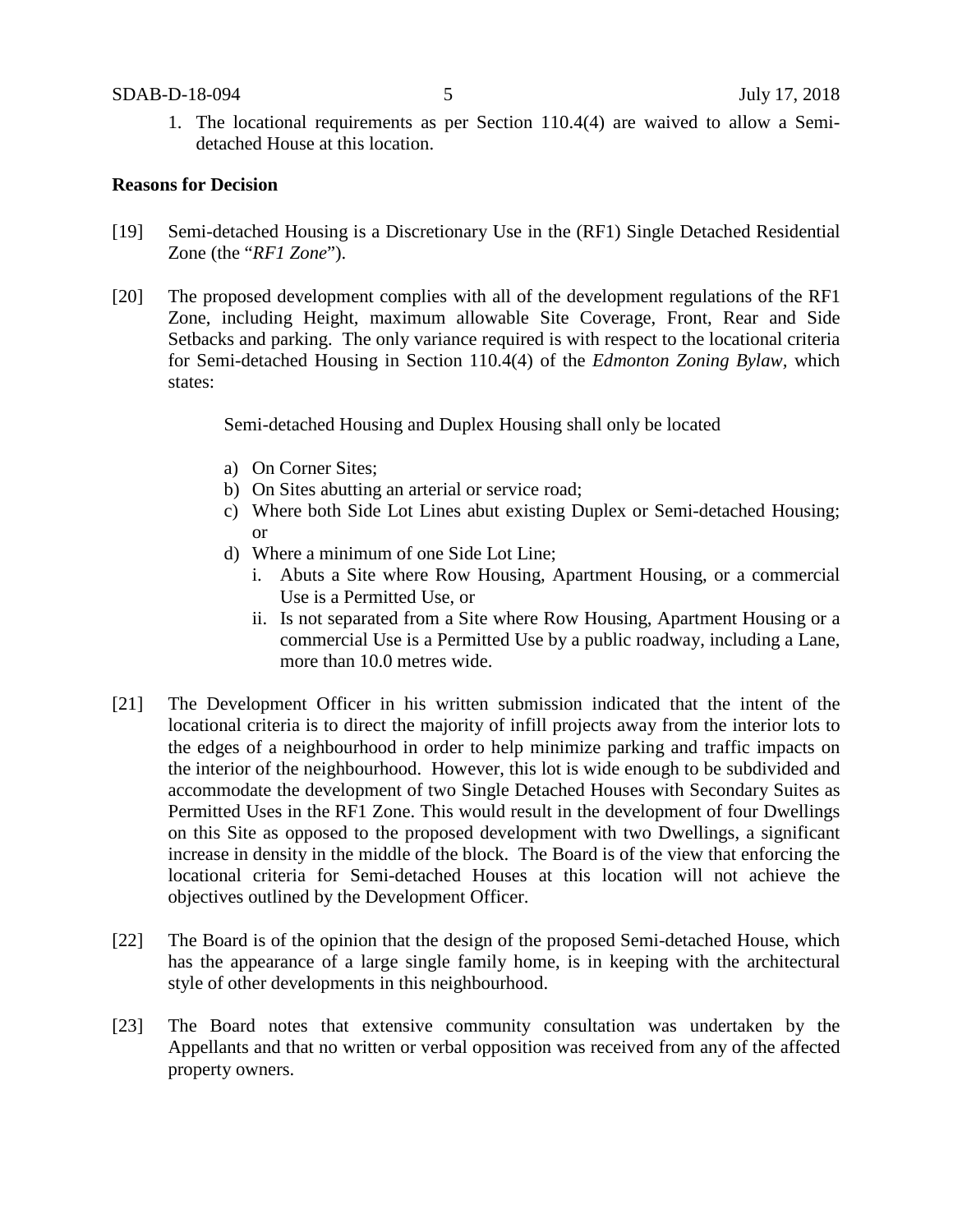SDAB-D-18-094 6 July 17, 2018

[24] Based on all of the above, it is the opinion of the Board that the proposed development will not unduly interfere with the amenities of the neighbourhood nor materially interfere with or affect the use, enjoyment or value of neighbouring parcels of land.

June

Mr. Mark Young, Presiding Officer Subdivision and Development Appeal Board

Board Members in Attendance: Ms. P. Jones; Mr. C. Buyze; Ms. G. Harris; Mr. R. Hobson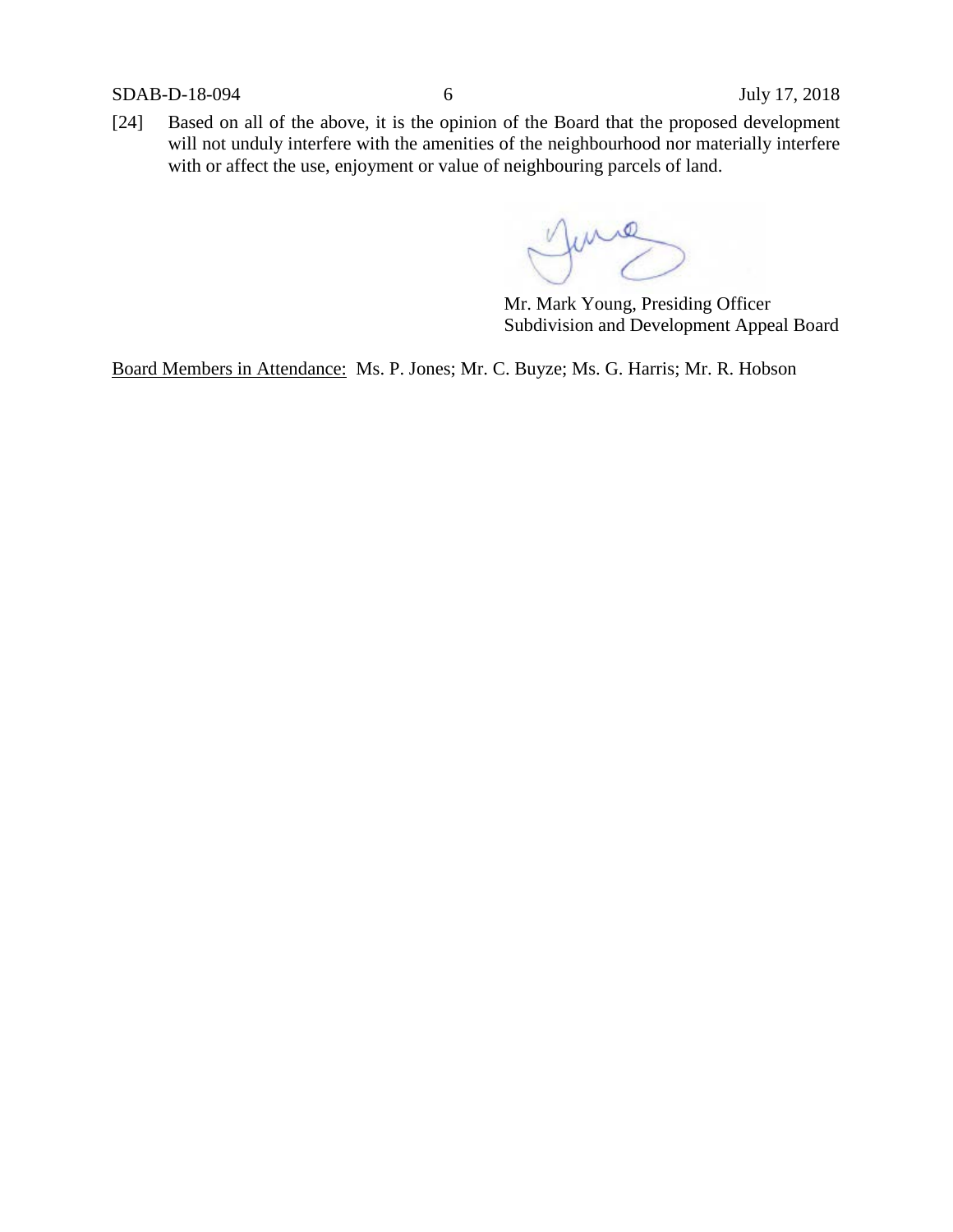## **Important Information for the Applicant/Appellant**

- 1. This is not a Building Permit. A Building Permit must be obtained separately from the Sustainable Development Department, located on the 2nd Floor, Edmonton Tower, 10111 – 104 Avenue NW, Edmonton, AB T5J 0J4.
- 2. Obtaining a Development Permit does not relieve you from complying with:
	- a) the requirements of the *Edmonton Zoning Bylaw*, insofar as those requirements have not been relaxed or varied by a decision of the Subdivision and Development Appeal Board,
	- b) the requirements of the *Alberta Safety Codes Act*,
	- c) the *Alberta Regulation 204/207 – Safety Codes Act – Permit Regulation*,
	- d) the requirements of any other appropriate federal, provincial or municipal legislation,
	- e) the conditions of any caveat, covenant, easement or other instrument affecting a building or land.
- 3. When an application for a Development Permit has been approved by the Subdivision and Development Appeal Board, it shall not be valid unless and until any conditions of approval, save those of a continuing nature, have been fulfilled.
- 4. A Development Permit will expire in accordance to the provisions of Section 22 of the *Edmonton Zoning Bylaw, Bylaw 12800*, as amended.
- 5. This decision may be appealed to the Alberta Court of Appeal on a question of law or jurisdiction under Section 688 of the *Municipal Government Act*, RSA 2000, c M-26. If the Subdivision and Development Appeal Board is served with notice of an application for leave to appeal its decision, such notice shall operate to suspend the Development Permit.
- 6. When a decision on a Development Permit application has been rendered by the Subdivision and Development Appeal Board, the enforcement of that decision is carried out by the Sustainable Development Department, located on the 2nd Floor, Edmonton Tower, 10111 – 104 Avenue NW, Edmonton, AB T5J 0J4.

*NOTE: The City of Edmonton does not conduct independent environmental checks of land within the City. If you are concerned about the stability of this property for any purpose, you should conduct your own tests and reviews. The City of Edmonton, when issuing a development permit, makes no representations and offers no warranties as to the suitability of the property for any purpose or as to the presence or absence of any environmental contaminants on the property.*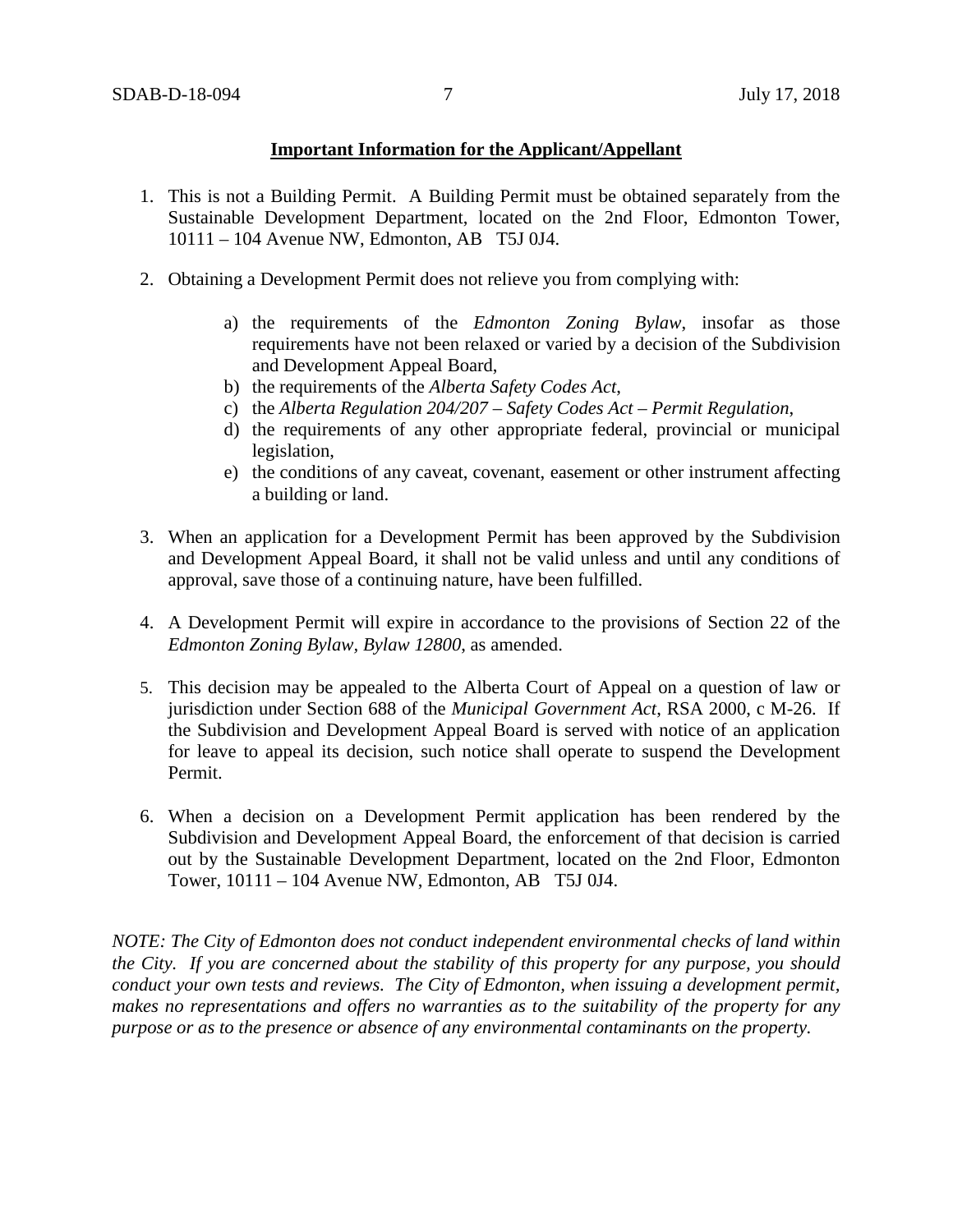

Date: July 17, 2018 Project Number: 187211303-010 File Number: SDAB-D-18-096

## **Notice of Decision**

[1] On July 4, 2018, the Subdivision and Development Appeal Board (the "Board") heard an appeal that was filed on June 7, 2018. The appeal concerned the decision of the Development Authority, issued on May 22, 2018, to refuse the following development:

Continue to Operate a Residential Sales Centre (West Block) for one year.

- [2] The subject property is on Plan 1653Z Blk C Lot 8, located at 14304 Stony Plain Road NW, Plan 1653Z Blk C Lot 9, located at 14302 - Stony Plain Road NW and Plan 1653Z Blk C Lots 6-7, located at 14314 - Stony Plain Road NW, within the RF3 Small Scale Infill Development Zone. The Mature Neighbourhood Overlay applies to the subject property.
- [3] The following documents were received prior to the hearing and form part of the record:
	- Copy of the Development Permit application with attachments, proposed plans, and the refused Development Permit;
	- The Development Officer's written submissions;
	- The Appellant's written submission;
	- Support from the Glenora and Grovenor Community Leagues; and
	- One letter in opposition and two online responses in opposition.
- [4] The following exhibits were presented during the hearing and form part of the record:
	- Exhibit A Map of the west leg of the Valley Line LRT
	- Exhibit B Photo taken from window of Appellant towards Sales Centre

## **Preliminary Matters**

[5] At the outset of the appeal hearing, the Presiding Officer confirmed with the parties in attendance that there was no opposition to the composition of the panel.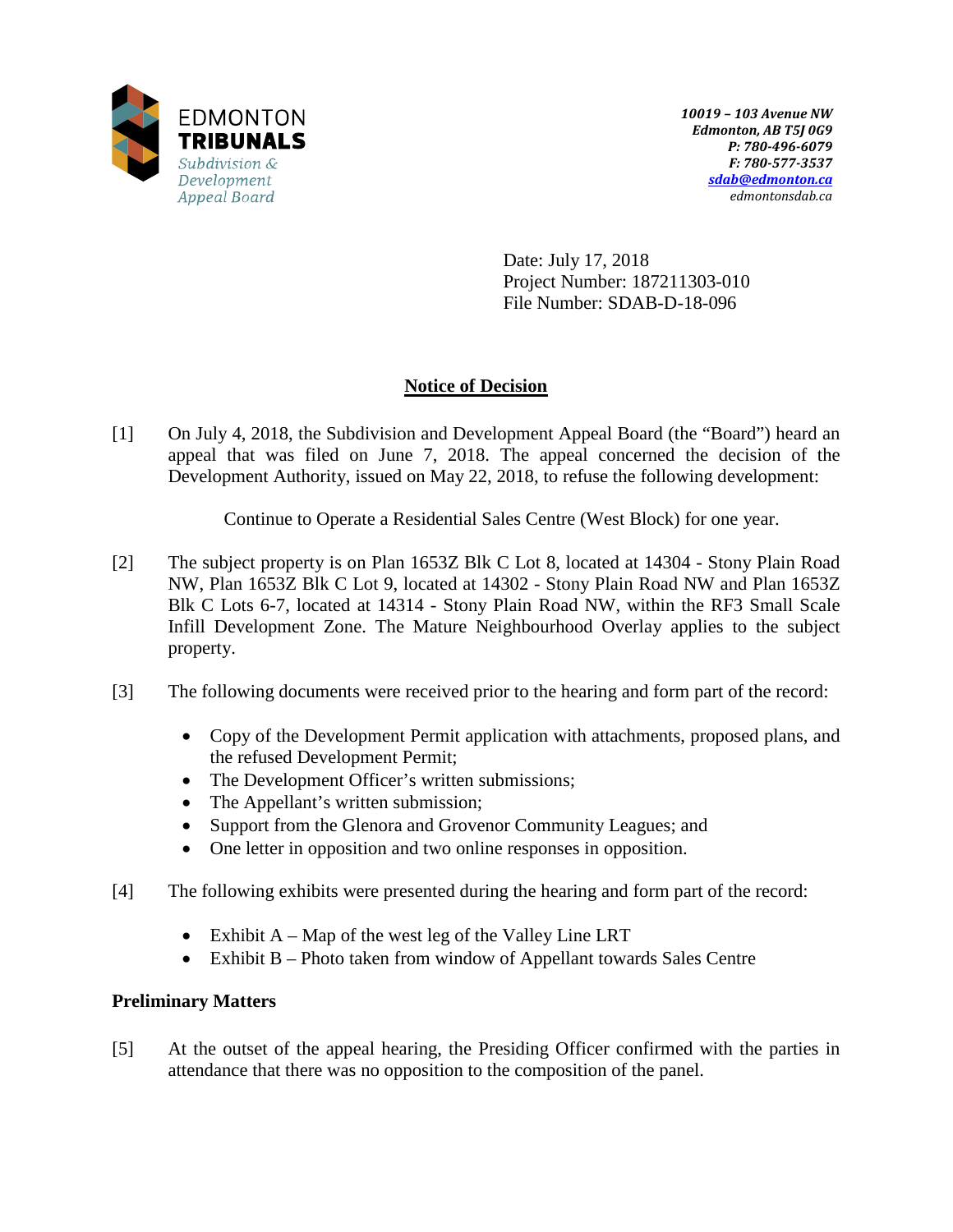- [6] The Presiding Officer outlined how the hearing would be conducted, including the order of appearance of parties, and no opposition was noted.
- [7] The appeal was filed on time, in accordance with Section 686 of the *Municipal Government Act*, RSA 2000, c M-26 (the "M*unicipal Government Act*").

#### **Summary of Hearing**

- *i) Position of the Appellant, 1807061 Alberta Ltd.*
- [8] Mr. J. Murphy of Ogilvie LLP appeared to represent the Appellant. His clients, Mr. R. Smith and Mr. A. Thailleur, of Beaverbrook Communities were also present.
- [9] Mr. Murphy advised that the proposed development is located on the northeast corner of 143 Street and Stony Plain Road. The project was initially started by another developer and then sat abandoned for five years. Beaverbrook took over the project because they saw potential with the coming LRT.
- [10] This is an application to extend the duration of a Residential Sales Centre by one year. They intend to move this sales centre into the West Block Building by June 2019. They are unable to relocate it prior to that date as construction will not be far enough advanced.
- [11] They created a full sized show suite with full height ceilings to let people know exactly what they are selling. The sales centre could not be placed on the subject site in the form of a trailer because of the construction undertaken by the previous developer took up considerable room on the building site, not allowing any space for the sales centre.
- [12] The City of Edmonton had acquired the subject property for LRT land and agreed to lease it to Beaverbrook in the interim. Mr. Murphy advised the Board that the City is prepared to extend the lease if the Board approves this Development Permit.
- [13] Mr. Murphy clarified that the subject site is zoned (RF3) Small Scale Infill Development Zone, not (CB2) General Business Zone as he had indicted in his appeal letter.
- [14] The Residential Sales Centre does not have a permanent foundation and is constructed on screw piles resulting in the building being over the permitted Height. Under Section 11 of the *Edmonton Zoning Bylaw*, the Development Officer has no authority to vary Height and is therefore unable to approve this Development Permit.
- [15] Section 82.3(b) of the *Edmonton Zoning Bylaw* stipulates Height restrictions applicable to Residential Sales Centres but do not contemplate what is being built at the subject site. It lends itself more to a move-in trailer situation as it reads:

In the case of a temporary structure, the Height of the building including any hoardings or false fronts shall not exceed on Storey or 4.0 metres.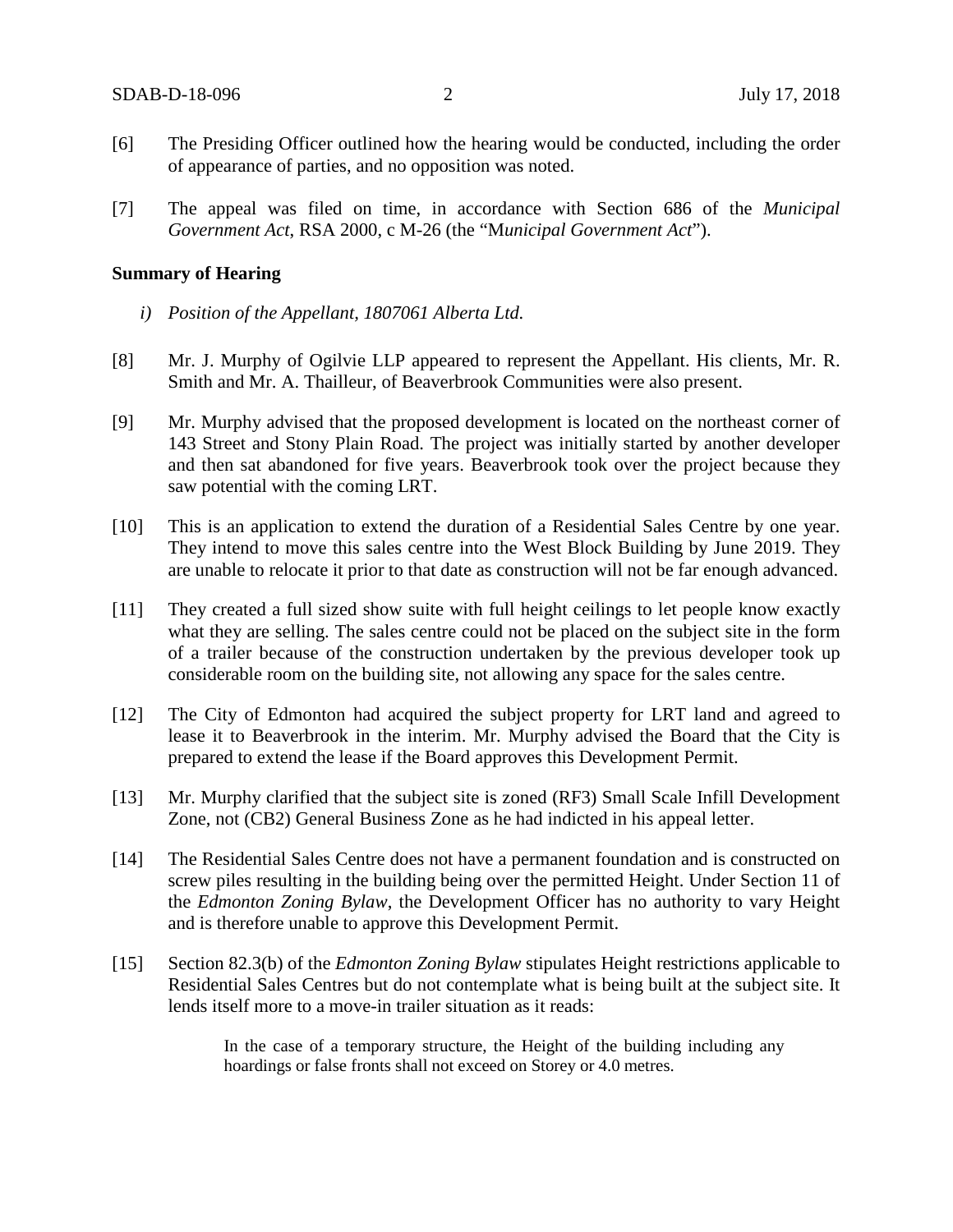Mr. Murphy notes that the proposed development is approximately 1.5 metres over the permitted Height.

[16] This development was approved by another panel of this Board two years ago (SDAB-D-16-110). At that time, the Board was concerned that two years would not be sufficient time for this sales centre to operate; however, the *Edmonton Zoning Bylaw* restricts the duration of this type of development permit. Section 82.8 indicates that:

> The Development Permit for a Residential Sales Centre shall be valid for such period time as specified by the Development Officer having regard for the amount of land or development being marketed, but in no case shall the time period exceed two years.

- [17] Mr. Murphy referred to Paragraphs 15 and 16 of SDAB-D-16-110:
	- [15] When questioned about the development timelines, the Appellant stated that if the appeal is successful, the Residential Sales Centre could be operating by late summer 2016, and with appropriate sales, the larger project could begin on Site activity by fall 2016.
	- [16] The Board noted that the lease with the City expires in two years, as would the development permit, if granted. With the earliest activity for the West Block development planned for Fall 2016, the Appellant would effectively have approximately only a year and a half to use the sales centre to market the West Block Phase One development. In response, the Appellant explained that there is the option to extend the land lease with the City, in which case, a new development application would need to be processed.
- [18] The project is currently 75% sold. Mr. Murphy indicated that without this sales centre his clients would not have sold any units.
- [19] Mr. Murphy reviewed the Pictometry images contained in his presentation to provide context to the site and show its location in relation to Stony Plain Road, the townhouse condos immediately to the north, the alley and parking lot.
- [20] He then reviewed a series of photos previously submitted which illustrate:
	- i) The landscaping at the front of the Residential Sales Centre and the parking lot.
	- ii) The alley running between the Residential Sales Centre and the condos to the north. Mr. Murphy noted here the significant setback from the proposed development (sales centre) to the alley. Also, the east townhouses are set much further back than the west ones because they are staggered.
	- iii) The piles that the sales centre sits on.
	- iv) The West Block project currently under construction.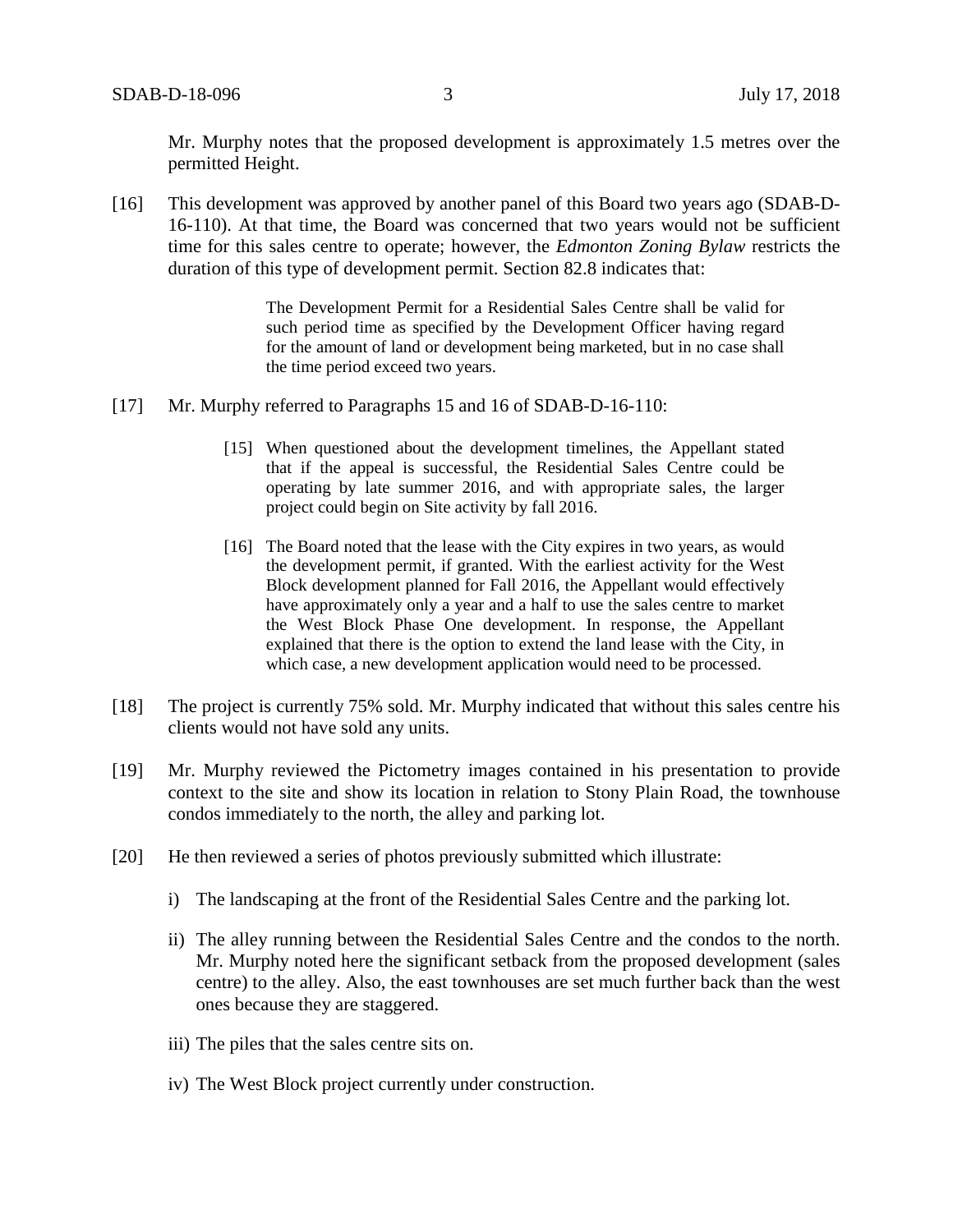- [21] The photos also show the advertising that is located on the outside walls of the sales centre. Mr. Murphy advised that his clients agree that the advertising on the north wall of the building facing the condos should be removed and are prepared to accept this as a condition of approval.
- [22] The condo owners to the north of the proposed development had identified an issue with a security light over the sales centre entrance. While the Appellants cannot remove this light because of security concerns, they are willing to work with the condo owners to readjust or re-direct this light to reduce its impact. They are prepared to accept this as a further condition of approval.
- [23] The Appellants acknowledged that the condo owners have legitimate concerns regarding the amount of traffic in the parking lot. His clients, at the request of the community league and City Council, had allowed trades people working on the West Block development to park there in order to alleviate on-street parking. Parking had also been offered for community league events. Mr. Murphy advised the Board that this practice is no longer occurring and in the future the parking lot will be empty most of the time. It will only be used for events related to sales meetings and viewings by prospective customers.
- [24] Mr. Murphy showed a map of the west leg of the Valley Line LRT taken from the City's LRT website (marked Exhibit A). Thirty to forty percent of the subject site will be lost to LRT construction. His clients are not preventing any development from occurring by using this location and are providing tax and lease revenue for the City in the interim.
- [25] Mr. Murphy referred to a drawing in his submission (Rear Setback Typical RF3 Zone) to give the Board a sense of what could be allowed in this zoning. A two storey Single Detached House could cover 32 percent of the site and a rear detached garage could also be constructed. The permitted Heights would far exceed that of the subject proposal. The footprint of the current Residential Sales Centre is outlined in black. While the Residential Sales Centre extends past the setback required for a principal dwelling, it is much further back from the property line than a garage would be.
- [26] Mr. Murphy submits that the temporary introduction of a Residential Sales Centre is not completely out of character with what is permitted in the RF3 Small Scale Infill Development Zone.
- [27] The Appellants provided the following responses to questions from the Board:
	- i) A show suite can go anywhere above the second floor in the building under construction. Construction is not yet advanced enough to set up this show suite but they should be ready by June of 2019.
	- ii) 3,000 square feet of retail space has been leased.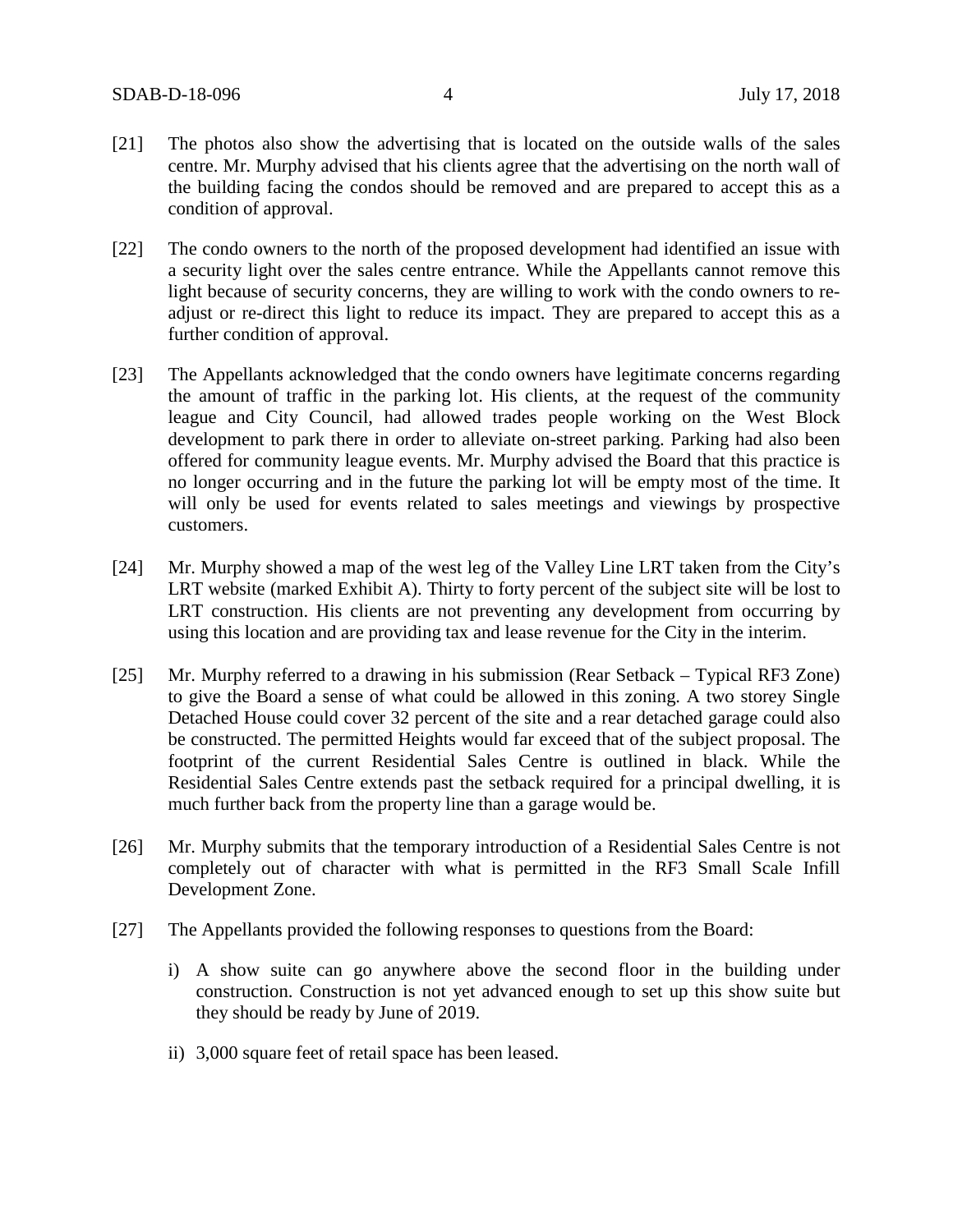- iii) There are no set operating hours for the Residential Sales Centre clients are seen by appointment only.
- iv) The security light at issue is located on the west side of the building over an entrance.

*ii) Position of Affected Property Owners* 

Mr. D. Israel and Mr. R. Slight

- [28] Mr. D. Israel and Mr. R. Slight appeared to represent the owners of the affected condos to the north. They own one of these units.
- [29] The owners are concerned that the proposed development is compromising their property values. There has only been one sale in their complex since the sales centre went up and the sales price was \$25,000.00 below the expected selling price. Another unit is currently up for sale and there has not been one showing in six weeks. This is in contrast to the rest of the Grovenor area where properties sell very quickly and there has been a continuing uptick in property values. Mr. Israel has been informed that no one wants to purchase a condo that looks out onto the sales centre.
- [30] They have been very patient neighbours and there was not much objection to the original development permit for the Residential Sales Centre despite receiving incorrect information from both the City and Beaverbrook.
	- a) The City informed them that this area where the proposed development sits currently would always remain as a green space.
	- b) When Beaverbrook initially approached the residents, they were informed that the sales centre would be up for a maximum of two years. Now they are looking at a further extension of another year.
- [31] Mr. Israel noted that three years is a long time in the real estate cycle. People cannot put their property up for sale and expect to move because their property values are impacted.
- [32] There is already a Beaverbrook sales centre in City Centre Mall and the remaining 25 percent of the units could be sold out of it. As well, there are other potential locations for a sales centre, such as the former Glenora liquor store site where the construction office is located, or on one of the other properties Beaverbrook owns around the development site.
- [33] The parking lot and surrounding on-street parking have always been congested with construction workers, making their lives more difficult.
- [34] Mr. Israel submitted that the support of the Glenora and Grovenor Community Leagues does not hold much weight. The Grovenor Community League has a vested interest in the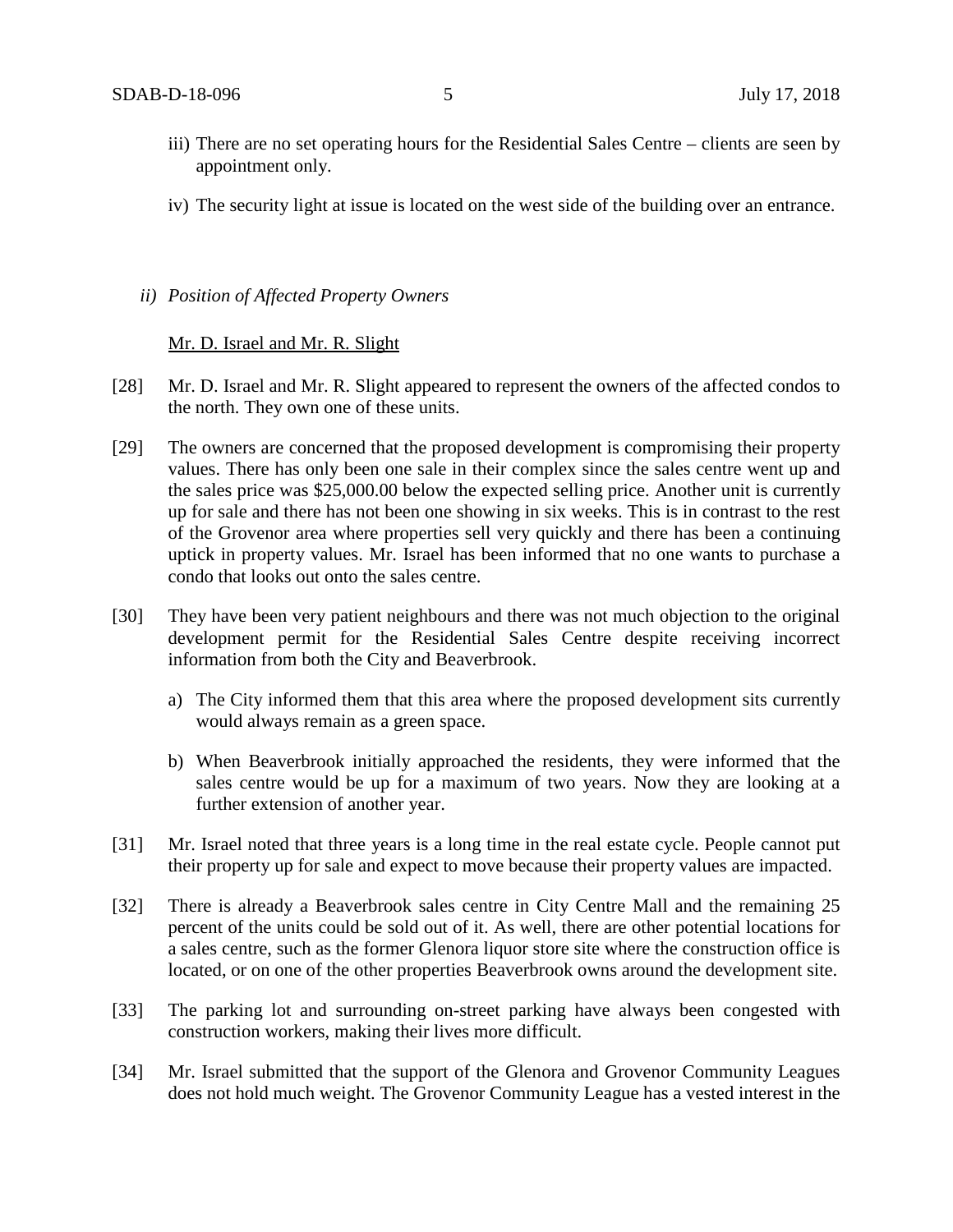proposed development staying where it is considering that it has used the subject site for its own purposes. The sales centre is not even located within the boundaries of the Glenora Community League.

- [35] The advertising on the west side of the Residential Sales Centre should be removed as well as the advertising on the north side because both faces of the building can be seen from the front windows of the condos.
- [36] The security light is basically on for the entire evening and morning. It is extremely bright and lights up the entire parking lot as well as the front of their property.
- [37] Prior to the opening of the sales centre the site was just a field and no one was spending any time there. Now there are people loitering.
- [38] They provided the following responses to questions:
	- a) The upcoming LRT is seen as a positive influence on property values. People want to be within walking distance of the LRT and that is why the Grovenor property values are increasing.
	- b) The view from the front windows of the condo is directly angled towards the sales centre because of the staggering of the buildings. People do not want to look at advertising and commercial space. This property was never to be developed for anything other than the LRT.
	- c) The \$25,000 loss incurred by a previous property owner was determined by looking at the initial purchase price of the unit and what they were actually able to sell it for as compared to the perceived market value for that unit. A comparative market value is determined by looking at similar types of properties in the neighbourhood with adjustments made regarding size, finishes, size of garage, etc. This owner did not recoup the initial purchase price plus the \$20,000 of upgrades when they sold, which is shocking in this neighbourhood.
	- d) Mr. Slight believed that the noise has not been a major issue although he notes that there have been a few occasions where food trucks were present on Saturdays creating more traffic and noise than usual. Mr. Israel acknowledged that there should be no issues with noise if the community league events are being suspended and sales centre visits are by appointment only.
	- e) The additional Height and reduced Rear Setback are issues because the marketing on the sides of the Residential Sales Centre is brought closer to their homes.
- [39] While the security lighting and advertising are nuisances, their main concern is the effect of the Residential Sales Centre on their property values. The prime time to sell would be prior to the LRT construction beginning and the presence of this sales centre results in reduced sales values.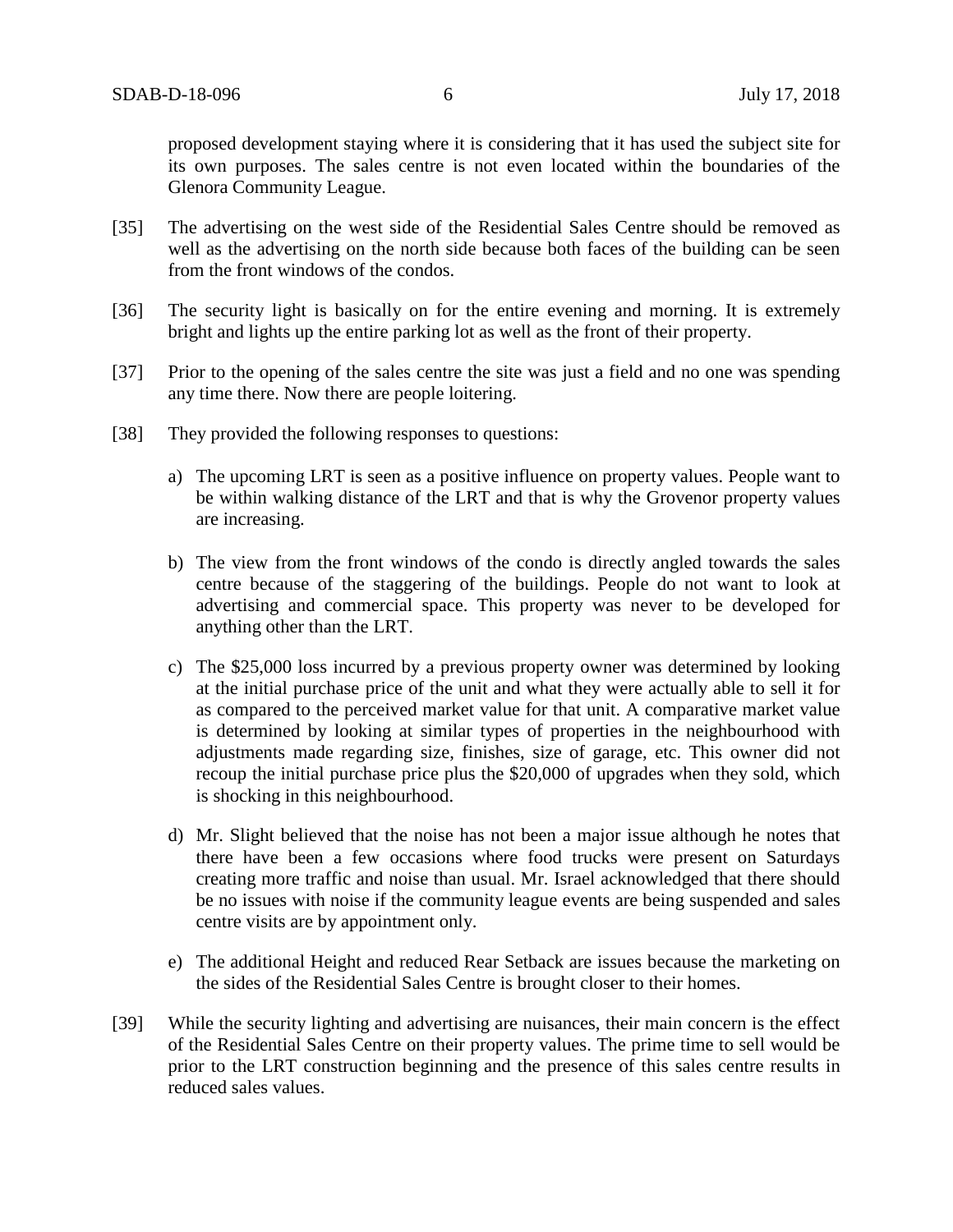[40] The Residential Sales Centre is virtually the size of one of their triplexes. It is not an insignificant building. The Appellants showed a photo of the view of the Residential Sales Centre from their third floor windows (marked Exhibit B).

## Ms. C. Vaselenak

- [41] Ms. Vaselenak was the first owner of the six condo units. When she purchased in December of 2012, the realtor assured her that the adjacent property would be green space and also advised her of the future LRT. She contacted the City who confirmed the property would remain as green space until LRT construction began. She believes she has been misled by the City and Beaverbrook from the beginning.
- [42] In the spring of the year after the purchase of her property, Standard General leased the entire space from the City and used it to store their tractors, gravel trucks, porta potties, etc. The City advised her that the property was being used for six months to a year during the 142 Street revitalization project and would be returned to a green space once the work was completed.
- [43] Three months later the site was leased to Beaverbrook so it has never been a green space as promised. Beaverbrook sales people went door to door and told residents they were looking for a year with the potential for a second year. Their sign has always said "by appointment only" so she does not understand why such a large parking lot is required. She was surprised when she saw the photos of the empty parking lot as it has rarely been empty. Red carpet sales events have been held during which the visitors' spots in their own units were taken up.
- [44] At this point, another year is just too much. She doubts that Beaverbrook will be out by next June as promised as nothing else that has been promised was true.
- [45] In addition to loss of property value, she has to keep her blinds down and reduce the use of her bedroom due to the light issue. If she thought she could have sold her unit in the last two years, she would have.
- [46] She acknowledged that at some time a good section of the green space will be lost to the LRT but she submits that she will not have to look at a residential or commercial development. She thinks a ten year window would be a reasonable time for the LRT to be built.

## *iii) Position of the Development Officer, K. Yeung*

[47] The Development Authority was not in attendance at the hearing and the Board relied on the written submission of Mr. Yeung.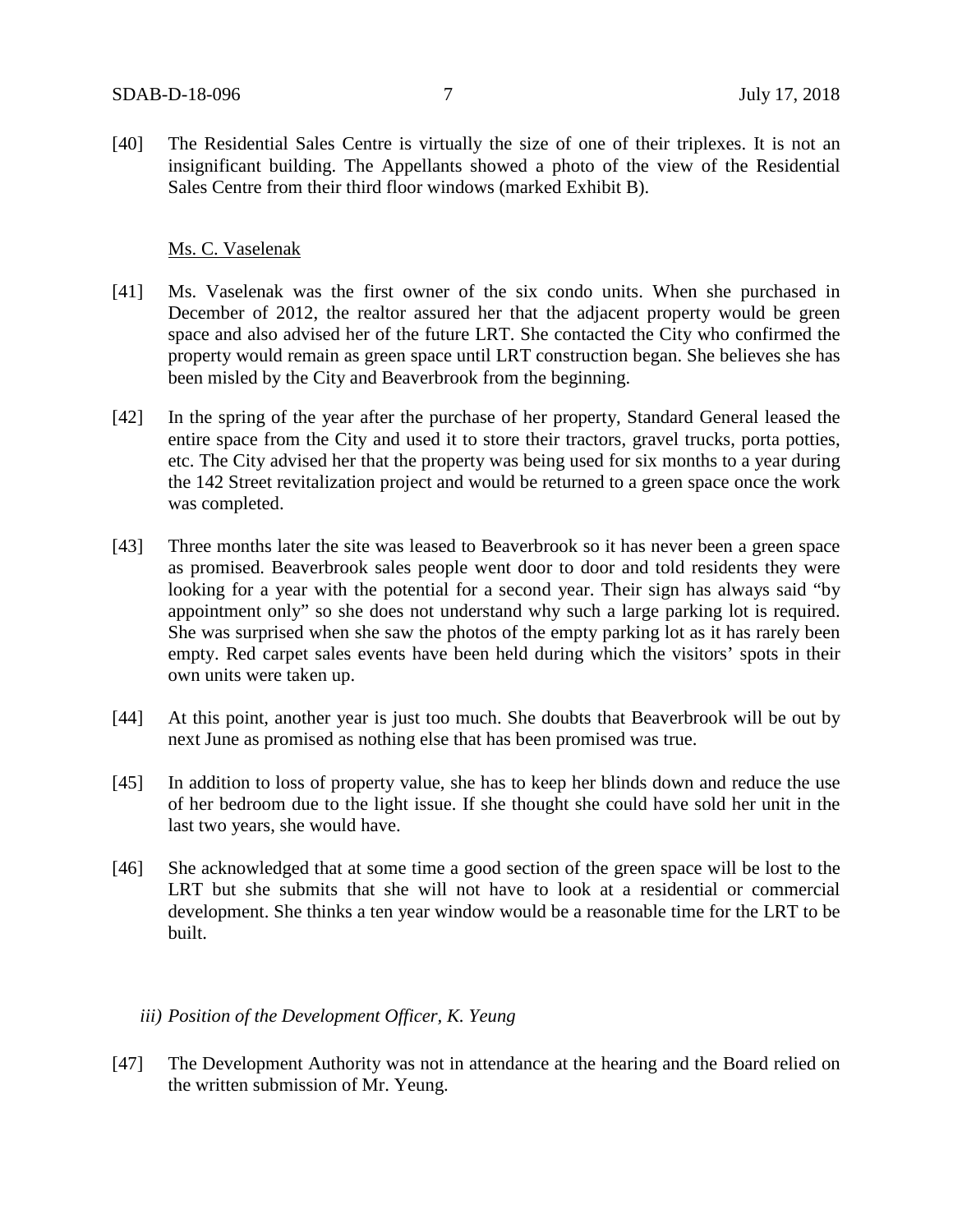## *iv) Rebuttal of the Appellant*

- [48] Mr. Murphy indicated that the Appellants never said there was no opposition to the Residential Sales Centre at the time of the last permit application.
- [49] Mr. Murphy noted that no evidence has been presented to show the correlation between the sales centre and a drop in property values. The fact that single family lots are going up in value does not mean that triplexes will also go up at the same rate.
- [50] The area where the sales centre is located was originally purchased by the City for the realignment of Stony Plain Road. Plans later changed and it is now set aside for LRT construction. While realtors hope that the trains going by will drive property values up, it is not certain how residential property values will be impacted by the passing trains.
- [51] These lots were zoned RF3 Small Scale Infill Development Zone when acquired by the City and they have never been re-zoned as park or utility lots. We are left with the knowledge that the LRT is coming but it is uncertain what could be developed on the remaining land. The conception drawings show that a 2 ½ storey high house with a garage could be built.
- [52] These owners are looking for a window to sell their properties because they do not want to be there when the LRT comes. There is as much of an impact on property values from the incoming LRT as from the interim uses. If the concerns about sales are based on the presence of the Residential Sales Centre, the realtor could simply show to potential buyers the SDAB decision limiting the duration of the sales centre's existence. The real problem is the potential impact of the LRT and the uncertainty of the Use of the remaining land.
- [53] The line of demarcation between the Glenora and Grovenor Community Leagues is 142 Street. The 142 Street corridor ties these two community leagues together and they are both in support of the proposed development.
- [54] Mr. Murphy acknowledged that red carpet community league events have been held but his clients are aware they cannot do this anymore. Further, to address the concerns about parking, Mr. Murphy reiterated that his clients thought they were alleviating issues with on-street parking by allowing workers to park in the parking lot. This has been discontinued as well.
- [55] They would prefer to leave the cladding on the west side of the Residential Sales Centre. This advertising is important to his clients because that is where the traffic travelling downtown sees it. They could live with blanking out the northerly one-third if they had to but that would not be ideal.
- [56] It is true that Beaverbrook has a sales centre set up in Edmonton Centre but they cannot sell the types of units in a development like the West Block from there. Customers have to be able to see what an actual unit will look like. Mr. R. Smith of Beaverbrook stated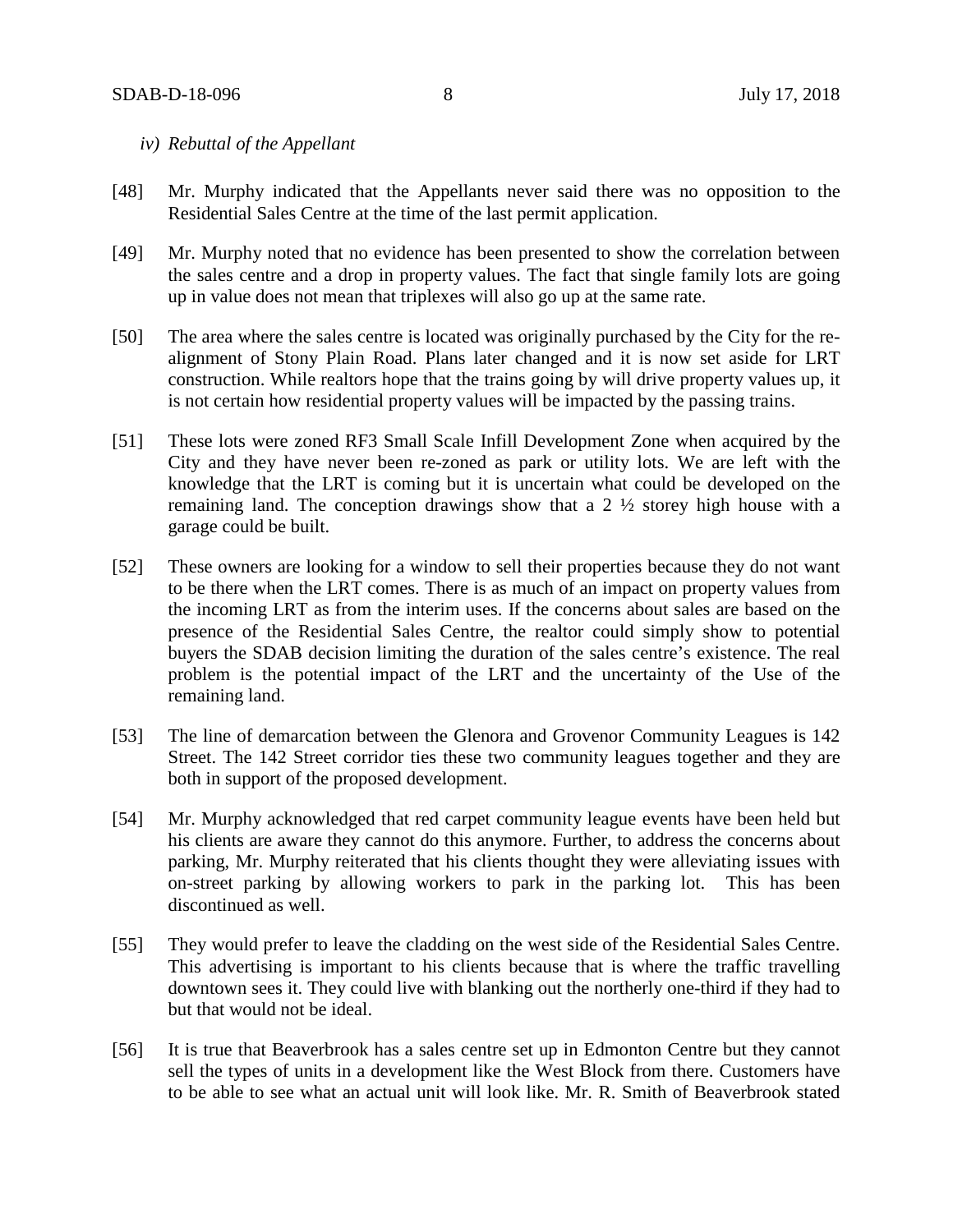that the Residential Sales Centre is 100 percent essential to the successful completion of the project. It is a significant undertaking and they have not yet met their pre-sales requirement.

## **Decision**

- [57] The appeal is **ALLOWED** and the decision of the Development Authority is **REVOKED**. The development is **GRANTED** as applied for to the Development Authority, subject to the following **CONDITIONS**:
	- 1. The approval shall expire on July 17, 2019. A new application for a development permit must be submitted for any subsequent valid extensions.
	- 2. Within 30 days of the date of this decision, the Appellant will remove all advertising from the north face of the Residential Sales Centre.
	- 3. Within 30 days of the date of this decision, the Appellant will, after consultation with the condo owners to the north, make adjustments to the security light above the entrance to the Residential Sales Centre to mitigate its impact.

## Advisement:

- 1. A Building Permit is required for any construction or change in use of a building. Please contact the 311 Call Centre for further information.
- [58] In granting the development permit, the following variances to the *Edmonton Zoning Bylaw* are allowed:
	- 1. The maximum allowable Height (to midpoint) of 4.0 metres as per Section 82.3.b is varied to allow an excess of 1.5 metres, thereby increasing the maximum allowed Height to midpoint to 5.5 metres.
	- 2. The maximum allowable Height (to peak) of 4.4 metres as per Section 52.2(c) is varied to allow an excess of 1.5 metres, thereby increasing the maximum allowed Height to peak to 5.9 metres.
	- 3. The minimum allowed Rear Setback of 15.25 metres as per Section 814.3(4) is varied to allow a deficiency of 7.0 metres, thereby decreasing the minimum required Rear Setback to 8.25 metres.

## **Reasons for Decision**

[59] This is an application to extend the Development Permit for an existing Residential Sales Centre for a further one year. The Development Permit has existed for two years at this site. A Residential Sales Centre is a Discretionary Use in the (RF3) Small Scale Infill Development Zone.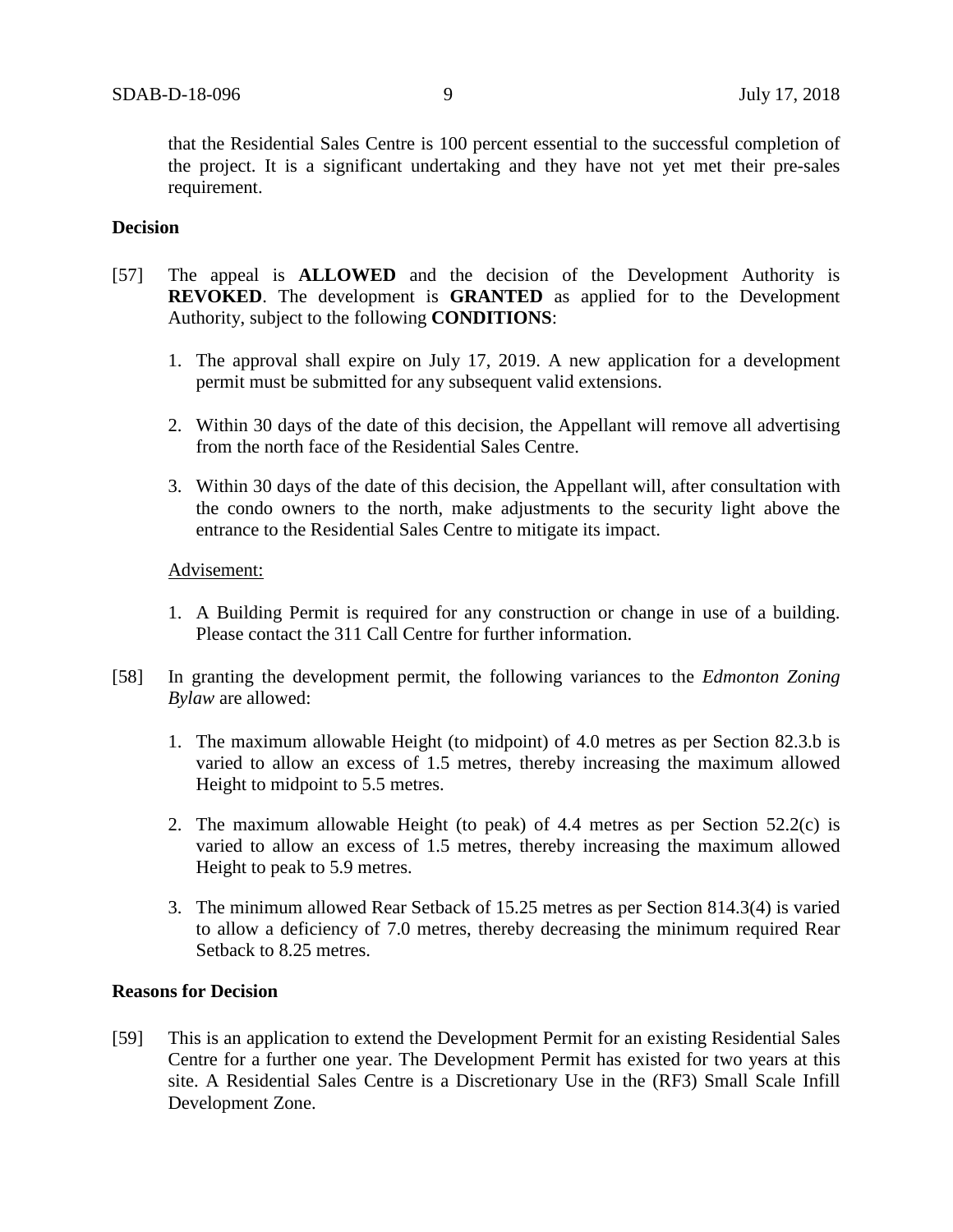- [60] The Site of the Residential Sales Centre is on land adjacent to Stony Plain Road and is owned by the City of Edmonton. The Board heard evidence that in the future a portion of the Site will be required for LRT construction.
- [61] The affected persons who are opposed to extending the development permit are the owners of the six townhouse condominium units located to the north of the sales centre and separated by an alley.
- [62] Although those individuals were under the impression that the land on this Site would be maintained as green space pending LRT construction, the Board notes that the zoning of the Site has never been changed from RF3 Small Scale Infill Development Zone meaning that the City can do as they wish with the Site provided that the proposed Use is compatible with the zoning. In this case, the City leased the land to the Appellant so it could use it for a Residential Sales Centre. The Board heard that the City is prepared to extend the lease if the Appellant can get approval to extend the development permit.
- [63] Three variances are required. Two of the variances relate to Height. The Development Officer does not have the authority to vary Height and this is the main reason why the extension of the Development Permit was refused.
- [64] One of the regulations regarding Height relates specifically to Residential Sales Centres. Section 82.3(b) of *Edmonton Zoning Bylaw* states the maximum permitted Height to midpoint is 4.0 metres. The Height of the existing structure to the midpoint of the roof is 5.5 metres. Another regulation governing Height, section 52.2(c) of the *Edmonton Zoning Bylaw,* states that the maximum permitted Height to peak is 4.4 metres. Currently, the Height of the peak of the existing building is 5.9 metres.
- [65] The Board notes that often Residential Sales Centres are trailers in contrast to the existing structure, which is an actual building that has been constructed on screw piles. In the Board's view, the fact that the existing structure is not a trailer and looks like a permanent building warrants variances to the Height regulations.
- [66] Further, under the RF3 Small Scale Infill Development Zone, a Permitted Use is a Single Detached House with an Accessory Building. A Use such as that would have a significantly greater Height than the existing building and would have a greater impact on the neighbours who live in the six condos to the north of the Site.
- [67] Another variance required relates to the Rear Setback as per section 814.3(4) of the *Edmonton Zoning Bylaw,* which is in the Mature Neighbourhood Overlay. This states that the minimum Rear Setback shall be 40 percent of Site Depth. That Rear Setback relates to the Principal Building, not to Accessory Buildings. The Board notes that in the RF3 Small Scale Infill Development Zone a detached garage could be built in the rear yard, which would be significantly closer to the condos to the north than the existing Residential Sales Centre and would have a greater impact on those owners.
- [68] The Board is of the view that there is a significant Rear Setback behind the existing Residential Sales Centre plus there is an alley separating the condo owners from the Site.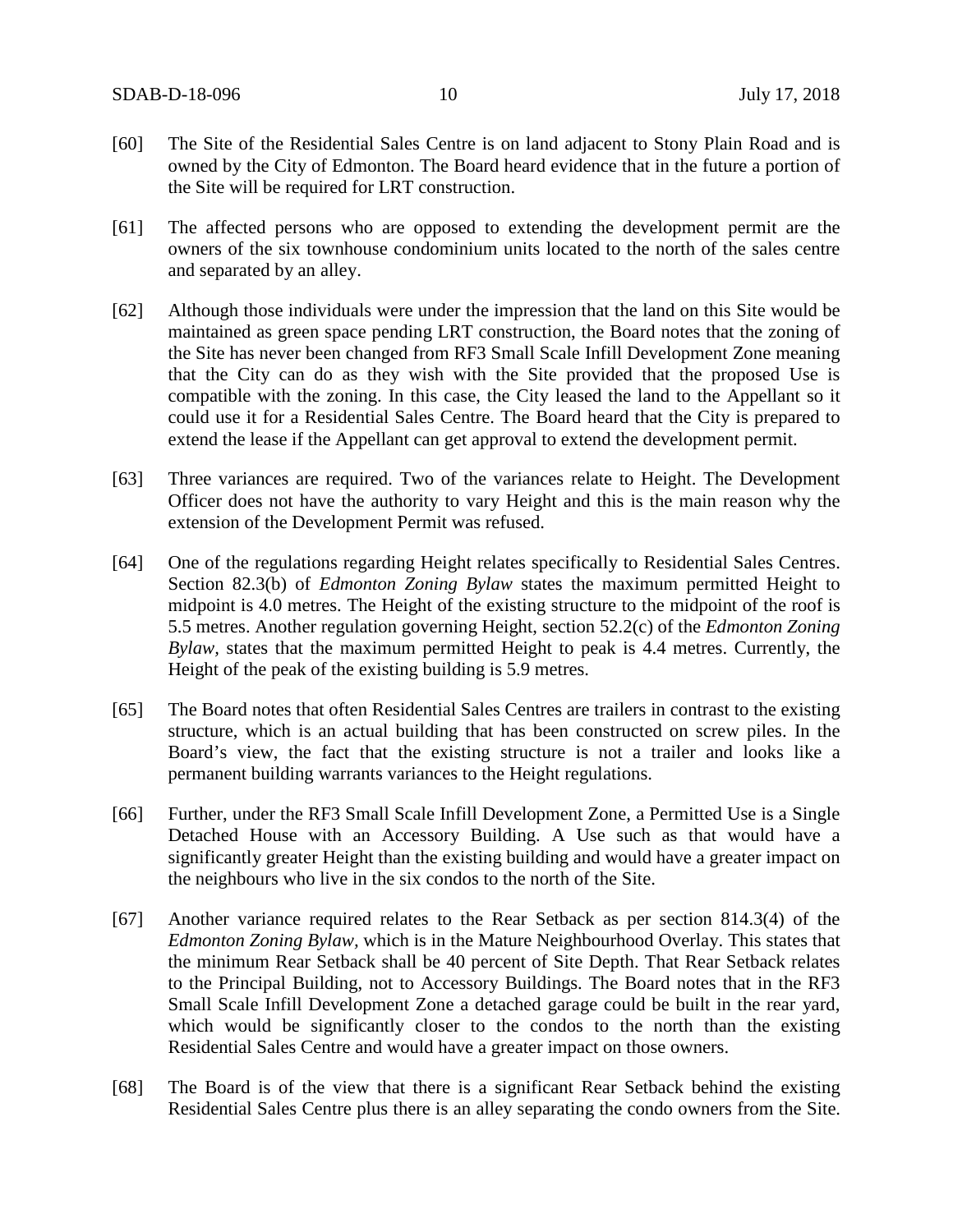As well, the condos are staggered in distance from the Residential Sales Centre with those to the east most directly behind the sales centre being further away from it, which tends to mitigate the effect of a reduced Rear Setback. Further, the reduced Rear Setback allows most of the parking spaces to be located to the west of the sales centre, thereby reducing the impact on the condo owners.

- [69] The Board is satisfied that the requirement for community consultation in the Mature Neighbourhood Overlay has been substantially complied with.
- [70] At the hearing there was a significant amount of discussion by the affected condo owners about what they felt was a decrease in property values as a result of the existence of the Residential Sales Centre. It was indicated that one condo that sold received a value of about \$25,000 less than what was expected. Another condo unit has been for sale for six weeks without a single showing. The opinion expressed was that this was directly related to the presence of the Residential Sales Centre because of the view that the residents of the condos have of the sales centre from their front windows.
- [71] The Board is of the view that the evidence provided with respect to loss of value is at best anecdotal. The Board would require a much more rigorous analysis by someone with the appropriate qualifications indicating how the presence of the sales centre affects nearby property values.
- [72] There were concerns raised by the condo owners about the parking lot being busy at times because trades people were parking there and because of community league events that were allowed to take place on the parking lot. The Board was advised by the Appellant that neither of these things will be allowed to take place on the parking lot in the future.
- [73] The Board was advised by the Appellant that it will not be seeking another extension for the Development Permit for this Residential Sales Centre and that their intention is to have the Residential Sales Centre move into the West Block development Site by June 2019. The Appellant stated that the continuing use of the Residential Sales Centre was essential for the completion of condo sales and therefore the completion of the development. The Board was also advised that in the future all visits to the Residential Sales Centre will be by appointment only.
- [74] To address the concerns of condo owners, the Appellant indicated it was prepared to remove all advertising signage from the north face of the Residential Sales Centre. The Appellant is also prepared to take steps to adjust the security light above the door to the Residential Sales Centre to make it less intrusive to the neighbours. The Board has added these as conditions of the approval of the extension of the Development Permit.
- [75] There were two letters of support from the community leagues in the area. The Glenora Community League supported the proposed development as the West Block is in their jurisdiction. Grovenor Community League provided support as the Residential Sales Centre is within the Grovenor Community League area.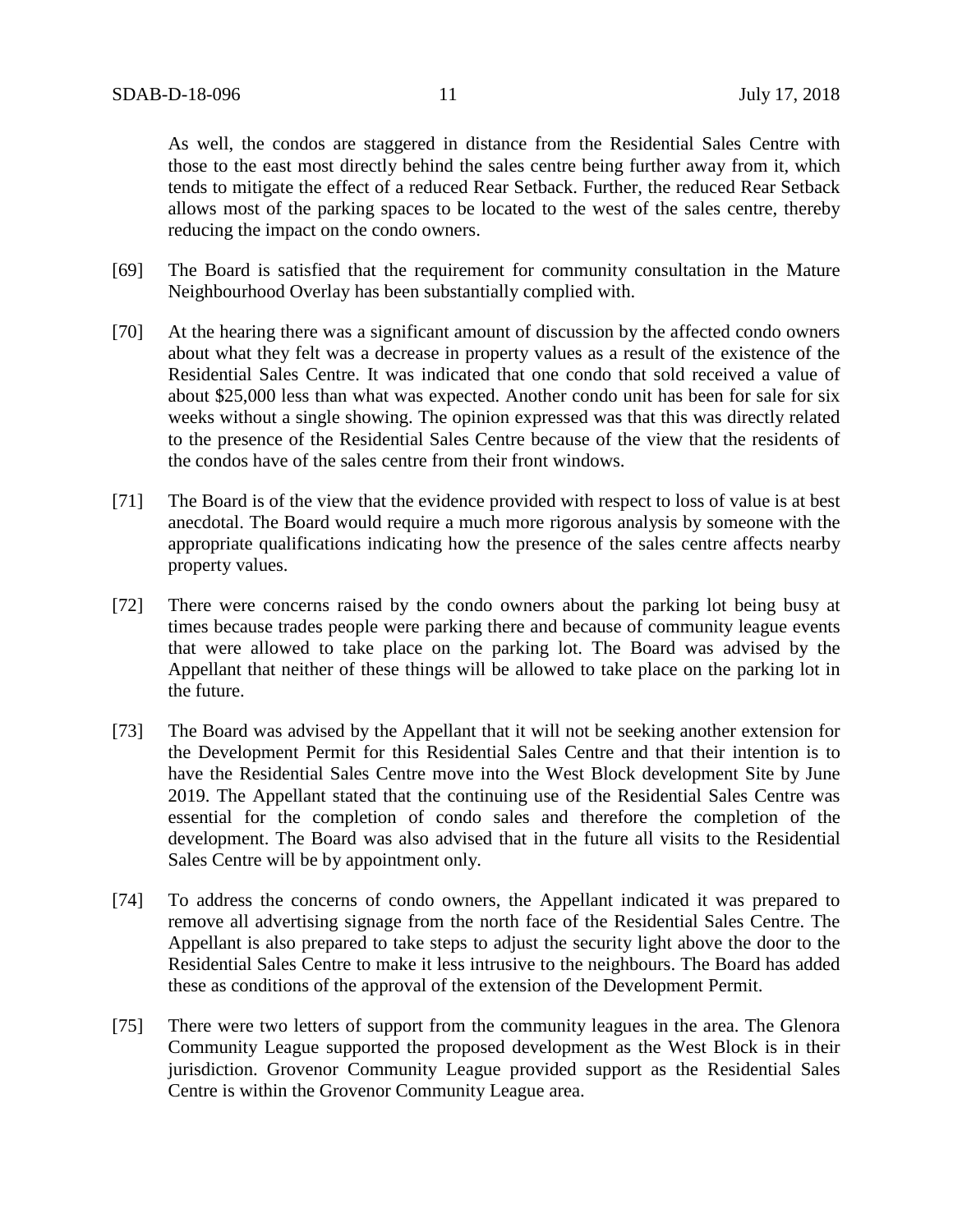[76] For all of the above reasons, the Board is of the opinion that extending the Development Permit for the proposed development for one year will not unduly interfere with the amenities of the neighbourhood nor materially interfere with or affect the use, enjoyment or value of neighbouring parcels of land.

June

Mark Young, Presiding Officer Subdivision and Development Appeal Board

Board Members in Attendance: Ms. P. Jones; Mr. C. Buyze; Ms. G. Harris; Mr. R. Hobson